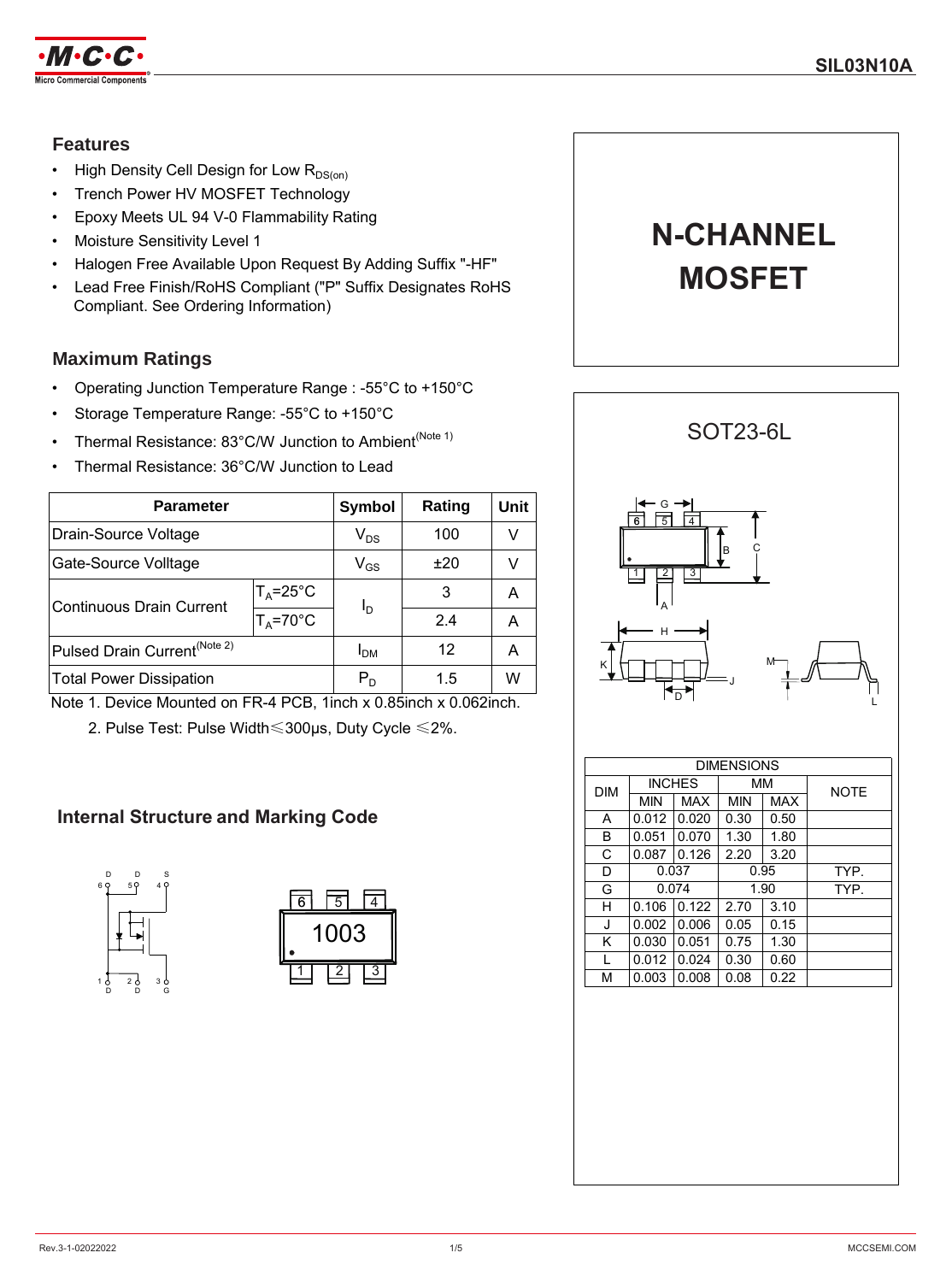

| <b>Parameter</b>                 | <b>Symbol</b>              | <b>Test Conditions</b>                                          | Min | <b>Typ</b>     | <b>Max</b> | Unit      |
|----------------------------------|----------------------------|-----------------------------------------------------------------|-----|----------------|------------|-----------|
| <b>Static Characteristics</b>    |                            |                                                                 |     |                |            |           |
| Drain-Source Breakdown Voltage   | $V_{(BR)DSS}$              | $V_{GS}$ =0V, $I_D$ =250µA                                      | 100 |                |            | $\vee$    |
| Gate-Source Leakage Current      | $I_{GSS}$                  | $V_{DS}$ =0V, $V_{GS}$ = $\pm$ 20V                              |     |                | ±100       | nA        |
| Zero Gate Voltage Drain Current  | $I_{\text{DSS}}$           | $V_{DS}$ =100V, $V_{GS}$ =0V                                    |     |                | 1          | μA        |
| Gate-Threshold Voltage           | $V_{GS(th)}$               | $V_{DS} = V_{GS}$ , I <sub>D</sub> =-250µA                      | 1.1 | 1.8            | 3.0        | $\vee$    |
| Drain-Source On-Resistance       |                            | $V_{GS}$ =10V, $I_D$ =3A                                        |     | 95             | 120        | $m\Omega$ |
|                                  | $R_{DS(on)}$               | $V_{GS} = 4.5V$ , $I_D = 2.4A$                                  |     | 100            | 140        |           |
| Diode Forward Voltage            | $V_{SD}$                   | $V_{GS}$ =0V, $I_S$ =3A                                         |     | 0.8            | 1.2        | $\vee$    |
| <b>Dynamic Characteristics</b>   |                            |                                                                 |     |                |            |           |
| Input Capacitance                | $C_{\text{iss}}$           |                                                                 |     | 1070           |            |           |
| Output Capacitance               | $C_{\rm oss}$              | $V_{DS}$ =50V, $V_{GS}$ =0V, f=1MHz                             |     | 33             |            | pF        |
| Reverse Transfer Capacitance     | $C_{\text{rss}}$           |                                                                 |     | 30             |            |           |
| <b>Switching Characteristics</b> |                            |                                                                 |     |                |            |           |
| <b>Total Gate Charge</b>         | $Q_q$                      |                                                                 |     | 26             |            |           |
| Gate-Source Charge               | $\mathsf{Q}_{\mathsf{gs}}$ | $V_{DS} = 50V$ , $V_{GS} = 10V$ , $I_D = 2.5A$                  |     | 5.4            |            | nC        |
| Gate-Drain Charge                | $Q_{gd}$                   |                                                                 |     | 5.8            |            |           |
| Turn-On Delay Time               | $t_{d(on)}$                |                                                                 |     | $\overline{7}$ |            |           |
| Turn-On Rise Time                | $t_{r}$                    | $V_{GS}$ =10V,V <sub>DS</sub> =50V,R <sub>L</sub> =6.4 $\Omega$ |     | 24             |            |           |
| Turn-Off Delay Time              | $t_{d(\text{off})}$        | $R_{\text{GEN}} = 3\Omega$                                      |     | 24             |            | ns        |
| Turn-Off Fall Time               | $t_f$                      |                                                                 |     | 31             |            |           |

## **Electrical Characteristics @ 25°C (Unless Otherwise Specified)**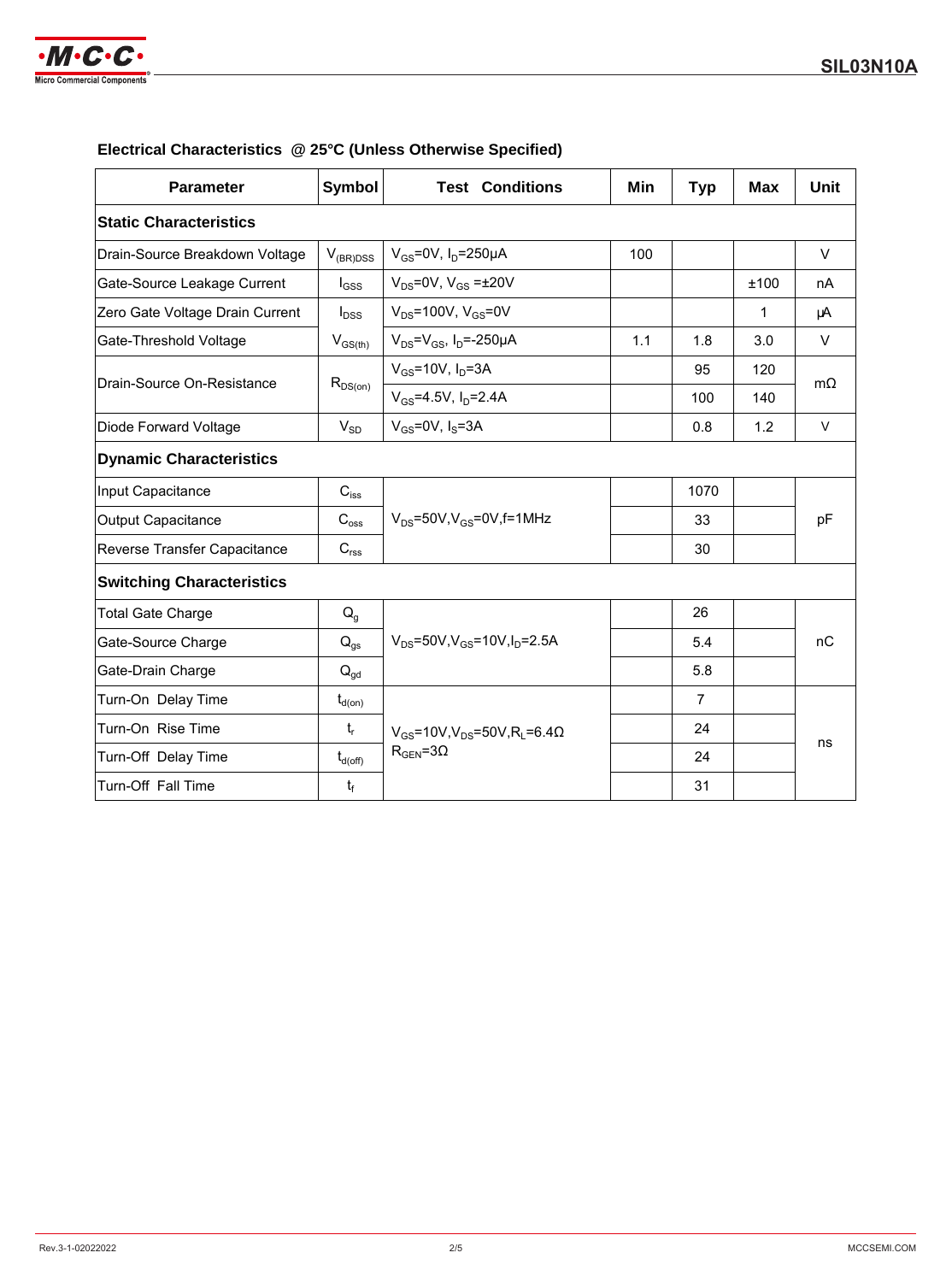

# **Curve Characteristics**

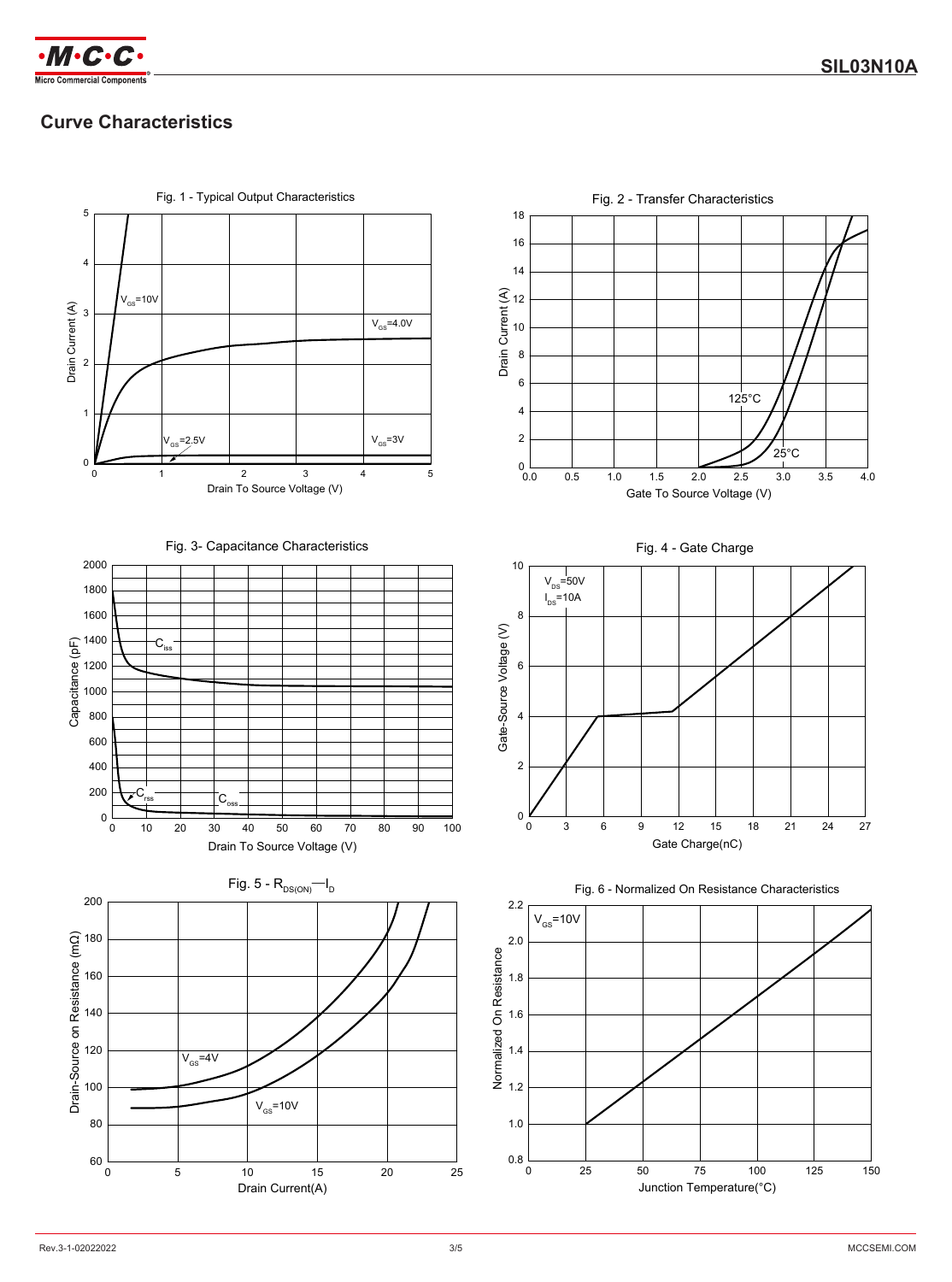

# **Curve Characteristics**